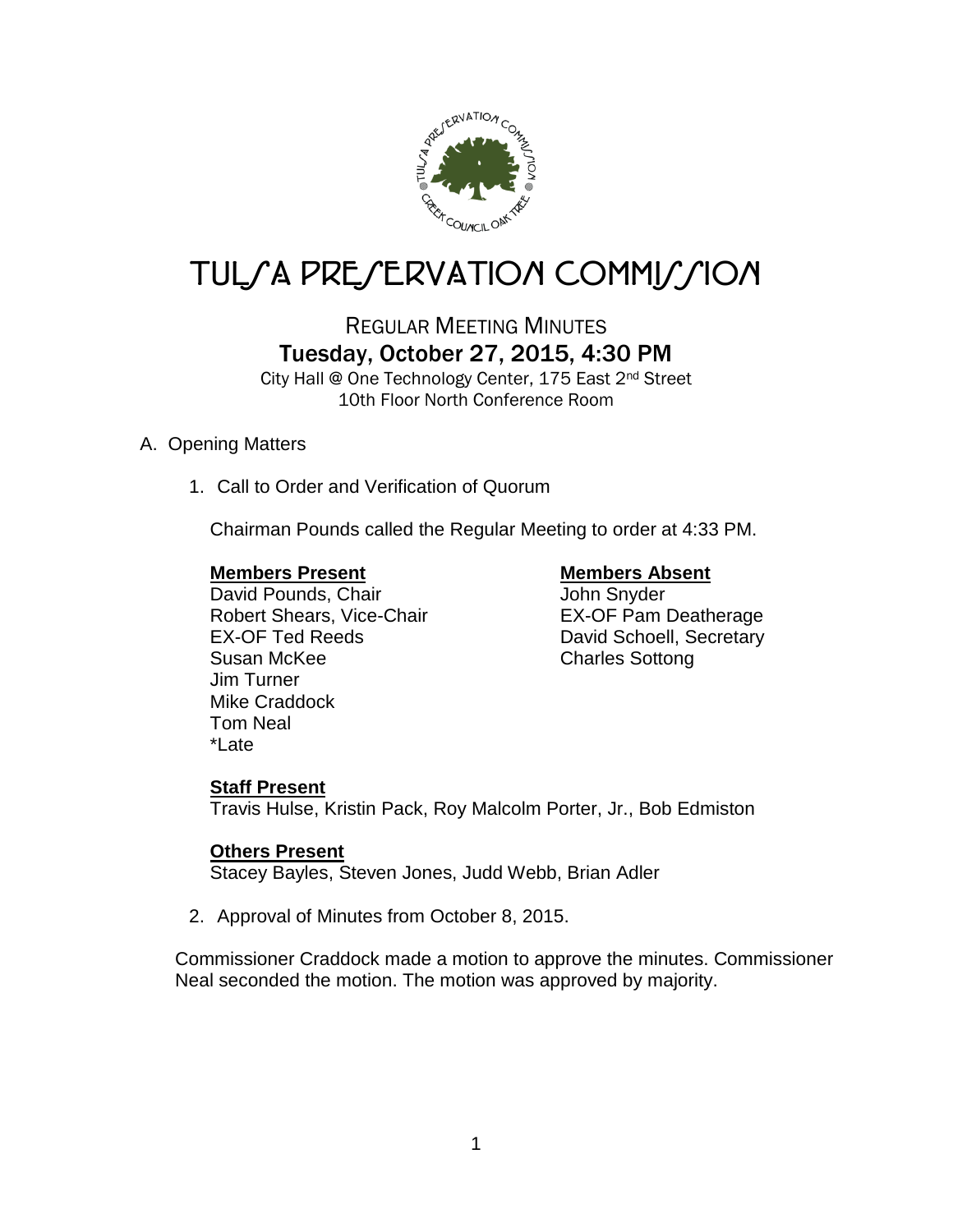#### **Vote: Meeting Minutes October 8, 2015.**

**In Favor Opposed Abstaining Not Present**

- 1. Pounds
- 2. Shears Snyder Snyder
- 3. Craddock Sottong Sottong Sottong Sottong Sottong Sottong Sottong Sottong Sottong Sottong Sottong Sottong So
- 4. Neal
- 5. Turner
	- 4. Disclosure of Conflicts of Interest None
- B. Actionable Items

#### 1. **COA-15-49 / 1521 S. Yorktown Ave.** (Yorktown)

Applicant: Judd Webb for Tyler Good

 *COA Subcommittee Review Date: October 20, 2015* Request:

- 1. Reopen original porch according to plans submitted
- 2. Replace non-original wood double doors with door submitted

Staff presented the application to the Commission, and the applicant's representative, Judd Webb, was present. Staff stated they and City of Tulsa Building Inspectors had discussed compliance with the code for the construction of a rail consistent with the style of the residence. Commissioner McKee stated a previous application for a shorter railing at 1604 S. Victor Ave. was approved about a year ago. Commissioner Turner stated that in the past there was an exception for historic architecture and that now the Commission has received conflicting interpretations. Staff stated that, since the rail was considered an alteration and new construction, the code required a height of thirty-six inches. Staff indicated its readiness to seek further clarification about requirements. Commissioners Neal and Craddock presented the COA Subcommittee report.

Commissioner Neal asked Mr. Webb if he is submitting different railing styles. Mr. Webb stated the drawing submitted shows a standard railing, and, since the majority of the railings in the neighborhood are decorative metal railings, he does not have any examples. Commissioner Neal stated the design shows what was presented at the COA Subcommittee Meeting on October 20, 2015. Commissioner Reeds stated by the time Mr. Webb submits his application to the Permit Office, the Commission and staff will have more information regarding railing height. The Commission discussed railing heights as stated in the International Building Code. Commissioner Neal suggested if the applicant is proposing aligning the top rail with the concrete cap, he could add a small trim piece to comply with the code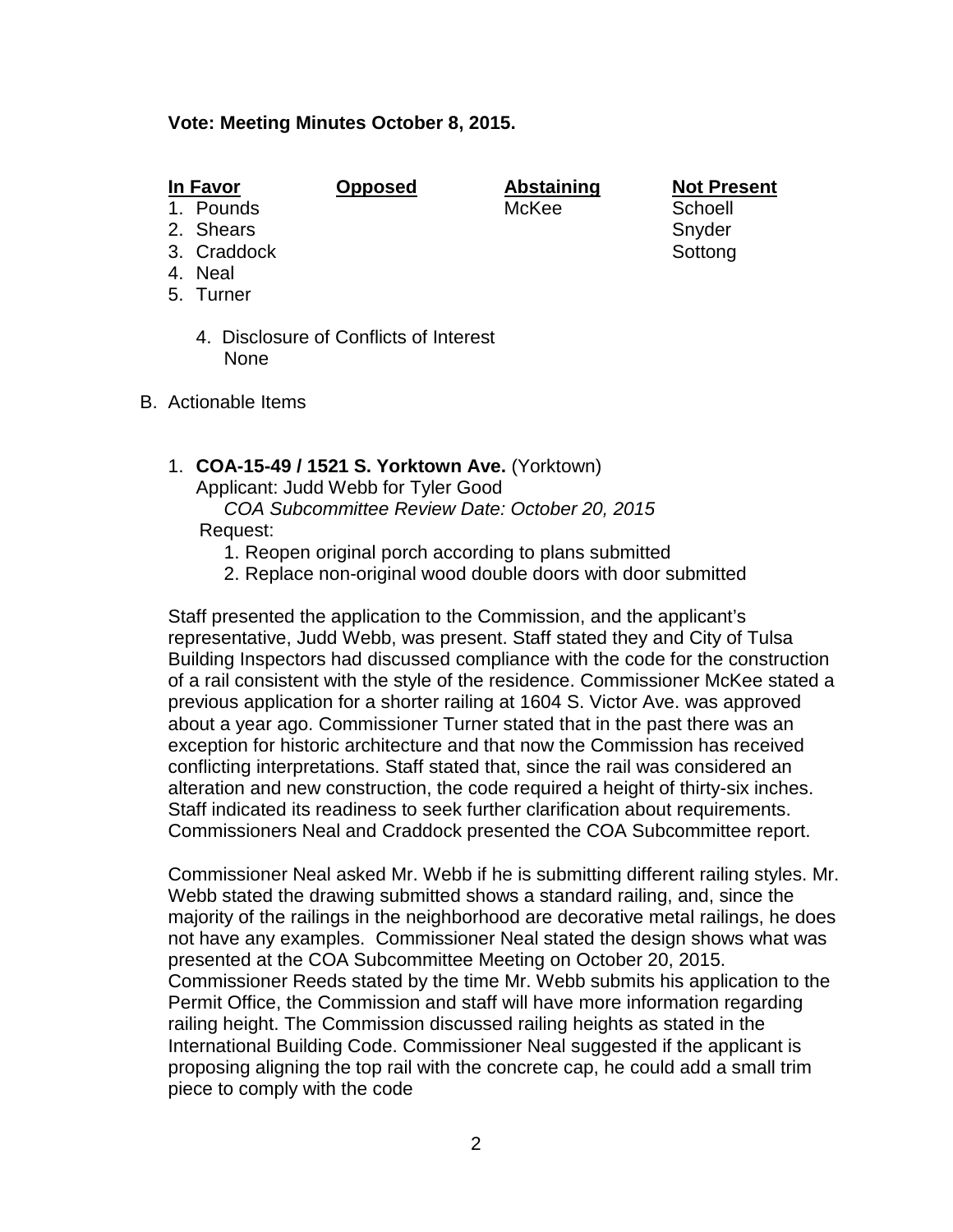Commissioner Neal made a motion to approve the application. Commissioner Craddock seconded the motion. The motion was approved unanimously. Guideline cited: A.2.1, A.2.2, A.2.3, A.2.4, A.2.5, A.3.1, A.3.2, A.3.3, A.3.4, A.3.5, A.3.6, A.3.7, A.3.8, A.6.1, A.6.2, A.6.3, A.6.4, and A.6.5.

#### **Vote:** 1521 S. Yorktown Ave. **(Yorktown)**

| In Favor    | <b>Opposed</b> | <b>Abstaining</b> | <b>Not Present</b> |
|-------------|----------------|-------------------|--------------------|
| 1. Pounds   |                |                   | Schoell            |
| 2. Shears   |                |                   | Snyder             |
| 3. Craddock |                |                   | Sottong            |
| 4. McKee    |                |                   |                    |
| 5. Neal     |                |                   |                    |
| 6. Turner   |                |                   |                    |

2. **COA-15-47 / 1020 E. 20th St.** (N. Maple Ridge)

Applicant: David D 'Andrea

 *COA Subcommittee Review Date: October 1 / October 20, 2015* Request:

1. Replace non-original porch rail with rail submitted

Staff presented the application to the Commission, and the applicant was absent. Commissioner Neal presented the COA Subcommittee report.

Commissioner Craddock stated the drawings did not demonstrate what the applicant intends to construct. Commissioner Neal stated this application was frustrating due to the absence of the applicant at the October 20, 2015 COA Subcommittee Meeting and at the present meeting. Commissioner Neal stated he is not comfortable with the drawing provided. Commissioner Pounds asked staff what the application stated. Staff stated it provided the proposed measurements of the railing and stated the applicant wished to replicate the front porch railing. Commissioner Neal stated the new drawing is the same as the last drawing. Commissioner Craddock and Commissioner Neal stated the COA Subcommittee approval was conditional, since more information had been requested from the applicant.

Commissioner Shears asked if the Commission could continue the application. Commissioner Neal stated the Commission had reached the end of the period of review for the application. Commissioner Pounds indicated that the Commission could deny the application and have the applicant resubmit, or the Commission could approve the application with conditions.

Commissioner Craddock made a motion to approve the application with the condition that the proposed railing matches the profiles of the elements of the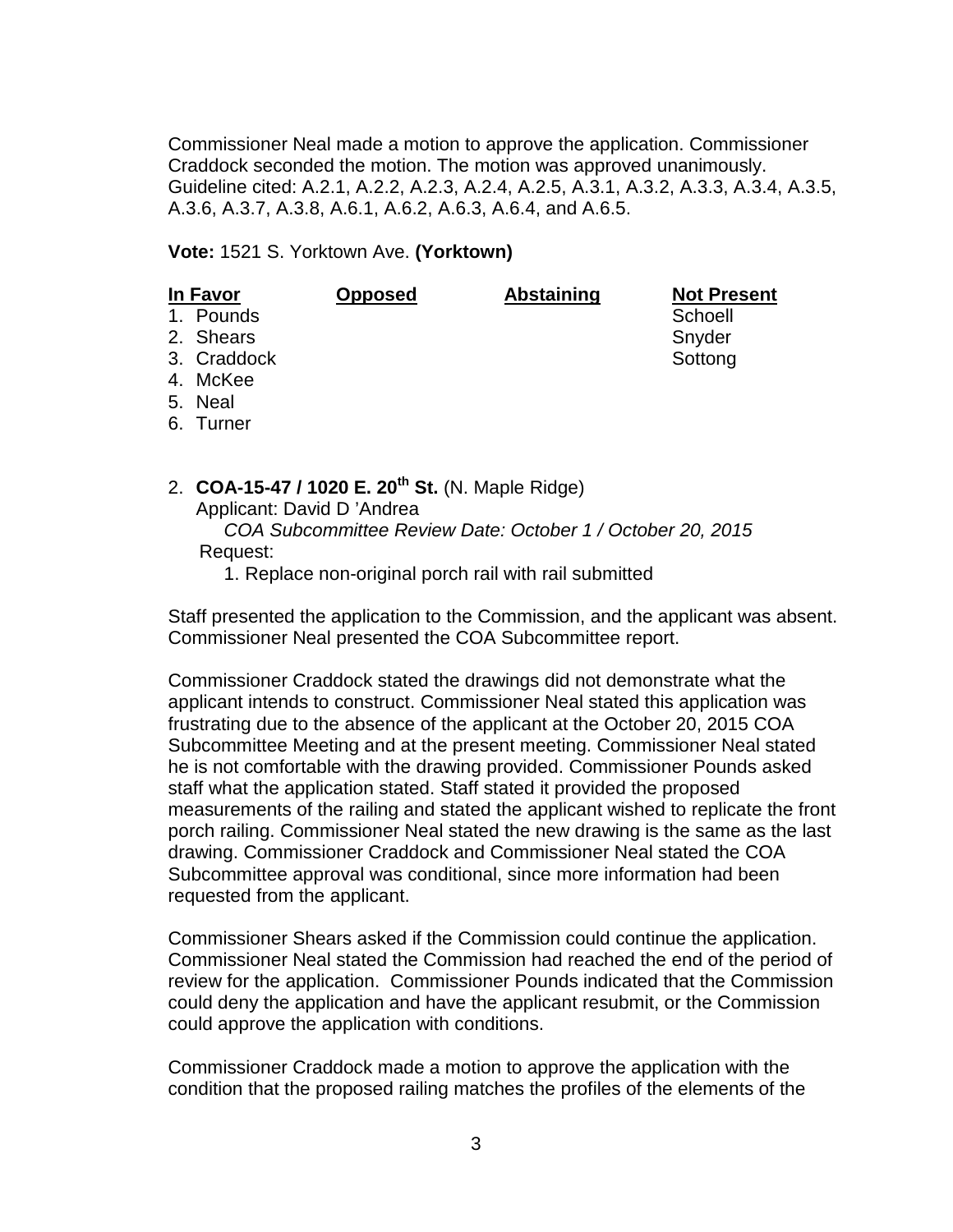front porch, including the profile of the trim, with rail height at 36 inches. Commissioner Neal seconded the motion. The motion was approved unanimously. Guideline cited: A.6.1, A.6.2, A.6.3, and A.6.4.

## **Vote:** 1020 E. 20<sup>th</sup> St. **(N. Maple Ridge)**

| In Favor |             | <b>Opposed</b> | Abstaining | <b>Not Present</b> |
|----------|-------------|----------------|------------|--------------------|
|          | 1. Pounds   |                |            | Schoell            |
|          | 2. Shears   |                |            | Snyder             |
|          | 3. Craddock |                |            | Sottong            |
|          | 4. McKee    |                |            |                    |
|          | 5. Neal     |                |            |                    |

- 
- 6. Turner

Commissioner Neal asked if staff could inspect the railing during its construction. Commissioner Pounds asked the staff to direct the applicant to contact staff when work is being undertaken.

### 3. **COA-15-51 / 1004 E. 17th Pl.** (N. Maple Ridge)

Applicant: Brian Adler

*COA Subcommittee Review Date: None*

#### Request:

- 1. Replace original wood siding and trim with HardiePlank, grained lap siding
- 2. Remove original vinyl window shutters *Work started without a Certificate of Appropriateness*

Staff presented the application to the Commission, and the applicant, Brian Adler, was present. Commissioner Neal asked the applicant what the original siding was. The applicant's contractor, Steven Jones, stated the original siding was Masonite siding and the siding did not have a moisture barrier underneath it. Commissioner Neal asked Mr. Jones how much of the siding had been replaced. Mr. Jones stated about 80-85% of the siding was replaced, except for the front façade, since he and the applicant are developing a proposal for a front porch. Mr. Jones stated the design of the front porch will be appropriate for the residence.

Commissioner Neal asked Mr. Jones if the proposed siding features a faux texture. Mr. Jones stated he has completed some projects on historic structures, and he has used smooth lap siding and grained lap siding, and grained lap siding is widely available in Oklahoma. Mr. Jones stated he always used grained lap siding on historic structure projects, because he believes the grained lap siding will last longer since the smooth lap siding peels over time. Mr. Jones told the Commission that the grain texture will not be visible from the street and that another coat of primer will be applied to have a better finished appearance.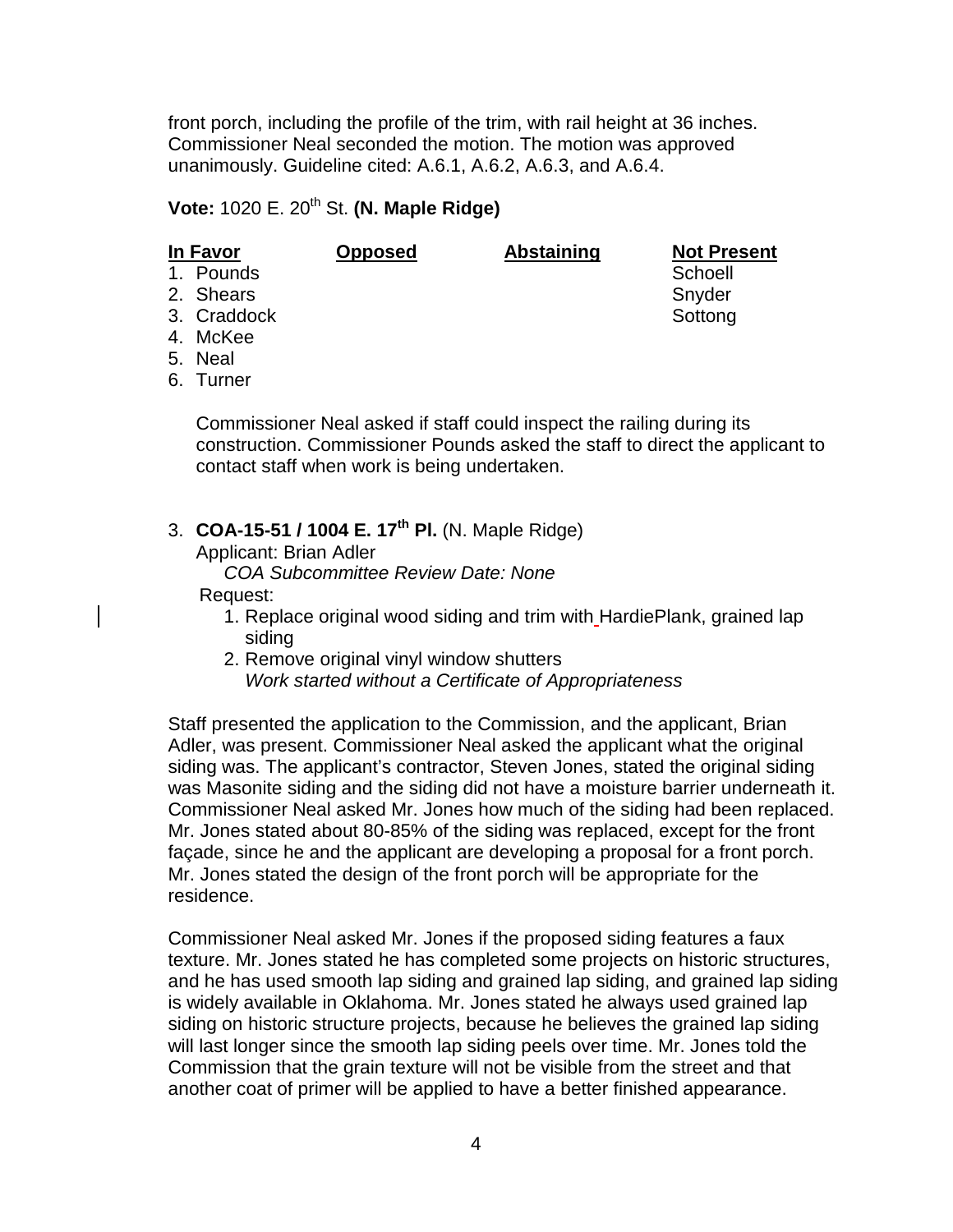Commissioner Neal stated an appropriate siding for the historic district would have been smooth lap siding. Commissioner Turner agreed with Commissioner Neal and stated the difference in exposure from four inches to seven inches was not an appropriate choice, since less exposure allowed the house as new construction to fit within the historic district.

Commissioner Craddock asked Mr. Jones if he knew the house was located in a Historic Preservation Overlay District and needed review by the Preservation Commission. Mr. Jones stated he was aware of the Zoning District but assumed, since the house was new construction, the project did not require review. Mr. Jones stated he used to advise the Preservation Commission. Commissioner Neal stated this violation is the same situation in which homeowners are unaware of or ignored the requirements for projects in these districts.

Commissioner Reeds asked the applicant if the pilasters and pediment around the door will be restored. Mr. Jones stated he and the applicant planned to construct a porch. Commissioner Reeds asked what kind of roof it will feature. Mr. Jones stated it will match the roof on the house, including its shingles. The porch will have a beadboard soffit and posts mounted on the last step. Staff stated the current application does not address the proposal for a porch and indicated this application was expedited due to the weather and, therefore, was not reviewed by the COA Subcommittee.

Commissioner Neal made a motion to approve the application Commissioner Pounds seconded the motion. The motion failed. Guideline cited: A.2.1, A.2.3, A.2.4, A.3.1, A.3.6, A.4.1, A.4.6, E.1.1, E.1.2, E.1.3, and E.1.4.

# **Vote:** 1004 E. 17th Pl. **(N. Maple Ridge)**

| In Favor    | <b>Opposed</b> | Abstaining    | <b>Not Present</b> |
|-------------|----------------|---------------|--------------------|
| 1. Pounds   | McKee          | <b>Shears</b> | Schoell            |
| 2. Craddock | Turner         |               | Snyder             |
| 3. Neal     |                |               | Sottong            |

Commissioner Pounds informed the applicant that the Commission can refer his application to the COA Subcommittee. Mr. Jones stated there are houses along S. Madison Ave. with exposures of six inches or more, and the gable height was not appropriate for four inches of exposure. Staff indicated the necessity to have a COA Subcommittee Special Meeting since the meeting on November 5 has been cancelled; two Commissioners are needed to form a quorum. Commissioner Craddock and Commissioner Neal agreed to be present on Friday, October 30, at 2:00P.M.

#### 4. **Tulsa Preservation Commission and COA Subcommittee 2016 schedule**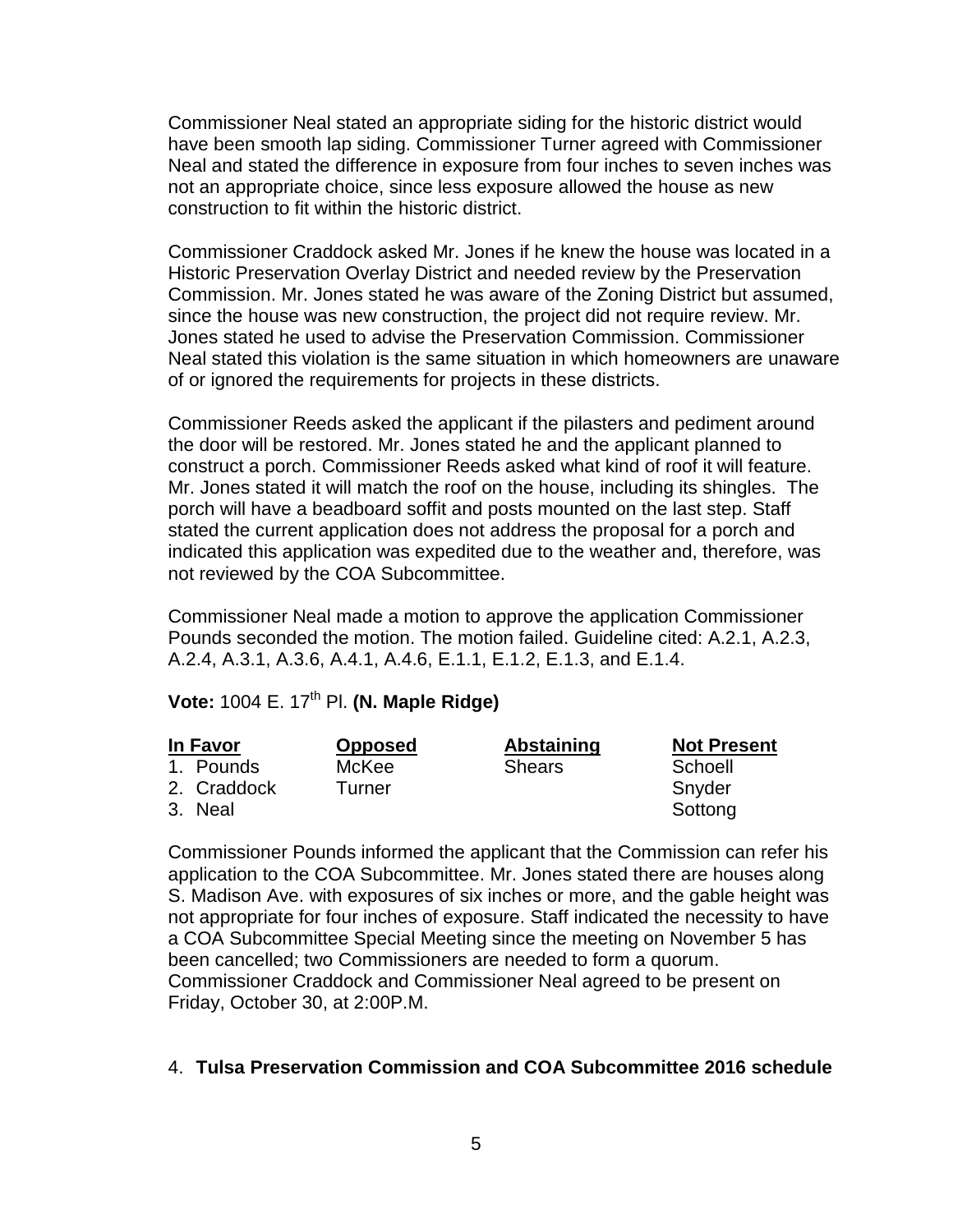Staff presented the 2016 Preservation Commission and COA Subcommittee schedule. Staff stated the schedule presented does not conflict with any holidays. Staff stated the only conflict on the schedule was June 2, 2016, since that date occurred during Oklahoma's Statewide Historic Preservation Conference.

Commissioner Neal made a motion to approve the Tulsa Preservation Commission and COA Subcommittee 2016 schedule. Commissioner Craddock seconded the motion. The motion was passed unanimously.

#### **Vote: Tulsa Preservation Commission and COA Subcommittee 2016 schedule**

| <u>In Favor</u> | <b>Opposed</b> | <b>Abstaining</b> | <b>Not Present</b> |
|-----------------|----------------|-------------------|--------------------|
| 7. Pounds       |                |                   | Schoell            |
| 8. Shears       |                |                   | Snyder             |
| 9. Craddock     |                |                   | Sottong            |
| 10. McKee       |                |                   |                    |
| 11. Neal        |                |                   |                    |
| 12. Turner      |                |                   |                    |

#### 5. **Report on the status of the transformers and pedestals on Barnard Trace**

Staff presented the notes from the meeting with the engineer for the Barnard Trace Development, Dave Sanders, on Monday, October 19, 2015, at which staff and Chairman Pounds were present. Staff stated that, during the meeting, Mr. Sanders provided a description of the process for the assignments of easements for utilities. After the accommodation of dimensions required for each utility, the only available location for the transformers and pedestals was the front yard, apparently to the developers' dismay. Neither the Preservation Commission nor its staff was involved in that process, and staff has raised the issue with INCOG to have more participation in the future. Staff stated no COA is required for the placement of the transformers and pedestals.

Commissioner Neal asked Staff if every house will have transformers. Commissioner Pounds stated there is a transformer or pedestal about every three lots, and some of the transformers are in highly visible locations. Staff stated the presence of some transformers and pedestals can be mitigated through landscaping. Staff indicated that the Preservation Commission should advise Property Owners in Historic Preservation Districts about their role in decisions for placement of equipment, as American Electric Power proceeds with relocation of services in neighborhoods.

Commissioner McKee stated the Unified Design Guidelines have a guideline for utilities. Commissioner Neal stated the Yorktown Historic District originally featured overhead wires. Commissioner Pounds stated all neighborhoods are